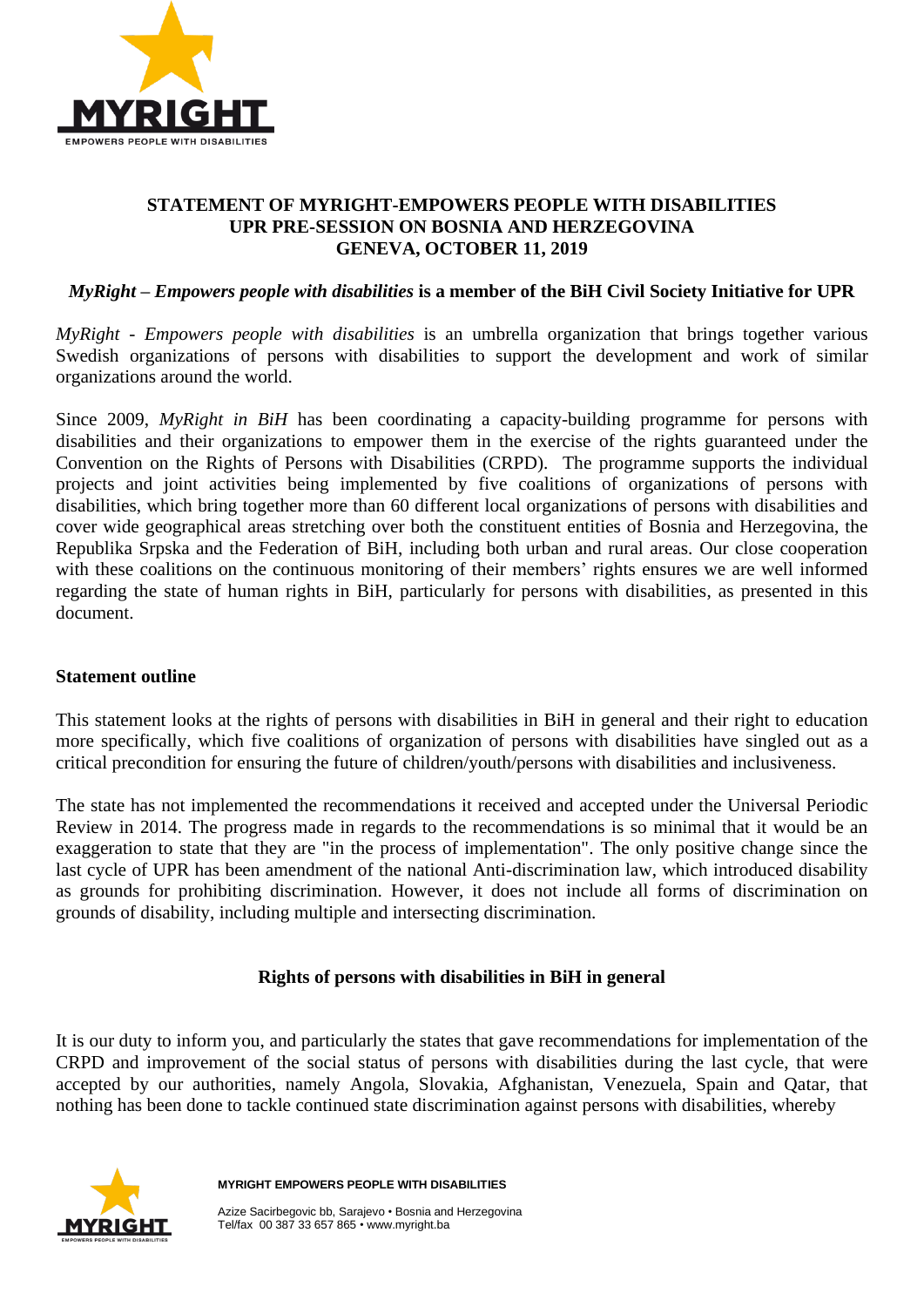

individuals are provided different access to their rights and entitlements, in both scale and scope, because of their disability with especial reference to whether it arose during the war during military service or in civilian life, or at birth, or was acquired during peacetime.

Given the multiple levels of government and administrative divisions within BiH, there is no single countrywide approach to providing all citizens equal access to their rights throughout the state.

The authorities of Bosnia and Herzegovina are not doing enough to establish the support services required for independent living and the social inclusion of persons with disabilities. This has resulted in long-term isolation, dependence on support from families, and long-term poverty for many.

There is an evident lack of effort to enforce regulations prescribing that buildings be constructed without architectural barriers. Alongside the lack of provision of accessible and affordable transport, this creates huge barriers to the active participation of persons with disabilities in social activities.

Information of concern to the public provided through the public broadcasters and on public institutions' websites is not made accessible to persons with disabilities.

# **Recommendations:**

- Bring legislation in BiH fully into line with the UN Convention on the Rights of People with Disabilities (CRPD) and adopt harmonized human rights-based concept of disability.
- Reform the provisions of disability benefits, harmonizing laws and regulations at all levels of government and ending discrimination based on cause of disability, in particular between war-related and non-war related disabilities.
- Ensure all public spaces and facilities and all public information are accessible to persons with disabilities, both by actually enforcing existing legislation and by introducing new legislation that deals with these issues clearly.

### **Rights of persons with disabilities to inclusive education**

Most mainstream schools still do not include students with disabilities in the true spirit of inclusive education. One reason for this is the education authorities' ignorance about and lack of understanding of what inclusive education entails. None of the education laws prescribes an obligation to provide reasonable accommodation for students with disabilities, the denial of which constitutes discrimination against them on the basis of their disability.

Education budgets do not plan sufficient resources for quality inclusive education or financing for reasonable accommodation.

Teaching staff is the most important segment for the provision of quality inclusive education. They still are not receiving the knowledge required about and for inclusive education during their university.



 **MYRIGHT EMPOWERS PEOPLE WITH DISABILITIES**

 Azize Sacirbegovic bb, Sarajevo • Bosnia and Herzegovina Tel/fax 00 387 33 657 865 • www.myright.ba